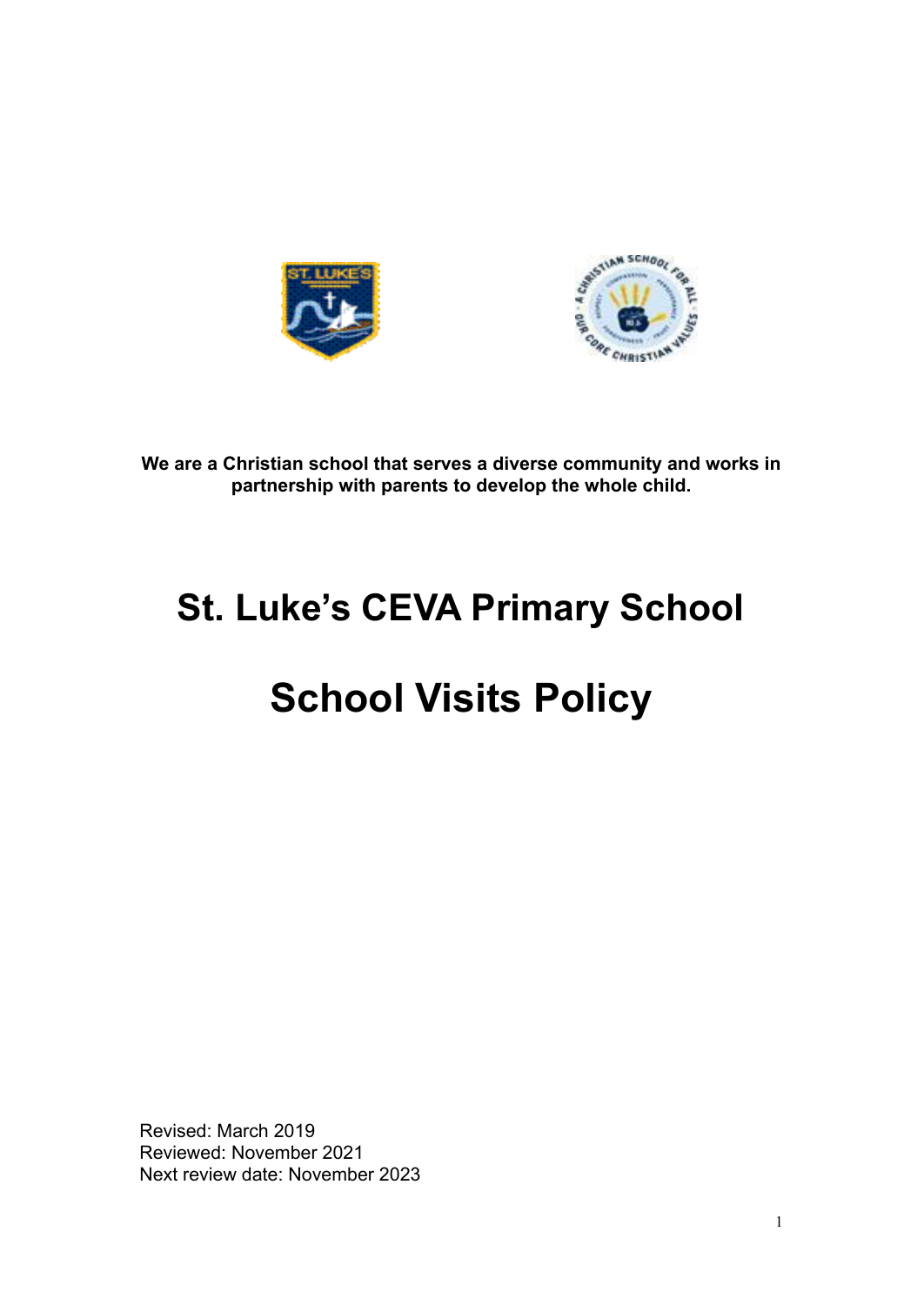We want St. Luke's to be a school where staff, pupils and parents want to be.

A school where

- Christian teaching, worship and values establish an ethos of co-operation and care, where everyone is willing to listen and where everyone expects the same high standard of common courtesy and behaviour.
- Children and adults want to learn and experience rich, creative, well planned and well resourced curriculum of learning activities, which promote excellence.
- We all work in partnership, valuing and respecting each other, understanding our different responsibilities but all engaged in the task of improvement.
- Children and adults teach and learn in a clean, safe, enjoyable and non-threatening but stimulating environment, which is cared for, and valued by all.
- We recognise that each person is unique and has equal rights within a setting of tolerance and understanding.

### Aim of Policy

Our aim is to ensure the optimum use of external providers and resources to enhance and extend curriculum delivery and the quality of teaching and learning at St. Luke's.

We aim to ensure that all educational visits and events are planned conforming to the school's Health and Safety Policy and other LA guidance.

#### Background to Policy

*The governing body of St Luke's CEVA Primary and Nursery School believes that young people benefit enormously from taking part in educational visits. In particular, they have opportunities to undergo a wide range of experiences to enhance their learning outside the classroom as well as to help them develop skills and confidence. Longer visits in particular encourage greater independence. Health and safety measures should help young people to do this safely, not stop them.*

*The governing body delegates to the head teacher (or equivalent) the responsibility for establishing the detailed procedures, consistent with the LA guidance.*

*The governing body requires the head teacher (or equivalent) to maintain, monitor and review the educational visits procedures, when necessary amend them and refer back to the governing body as appropriate.*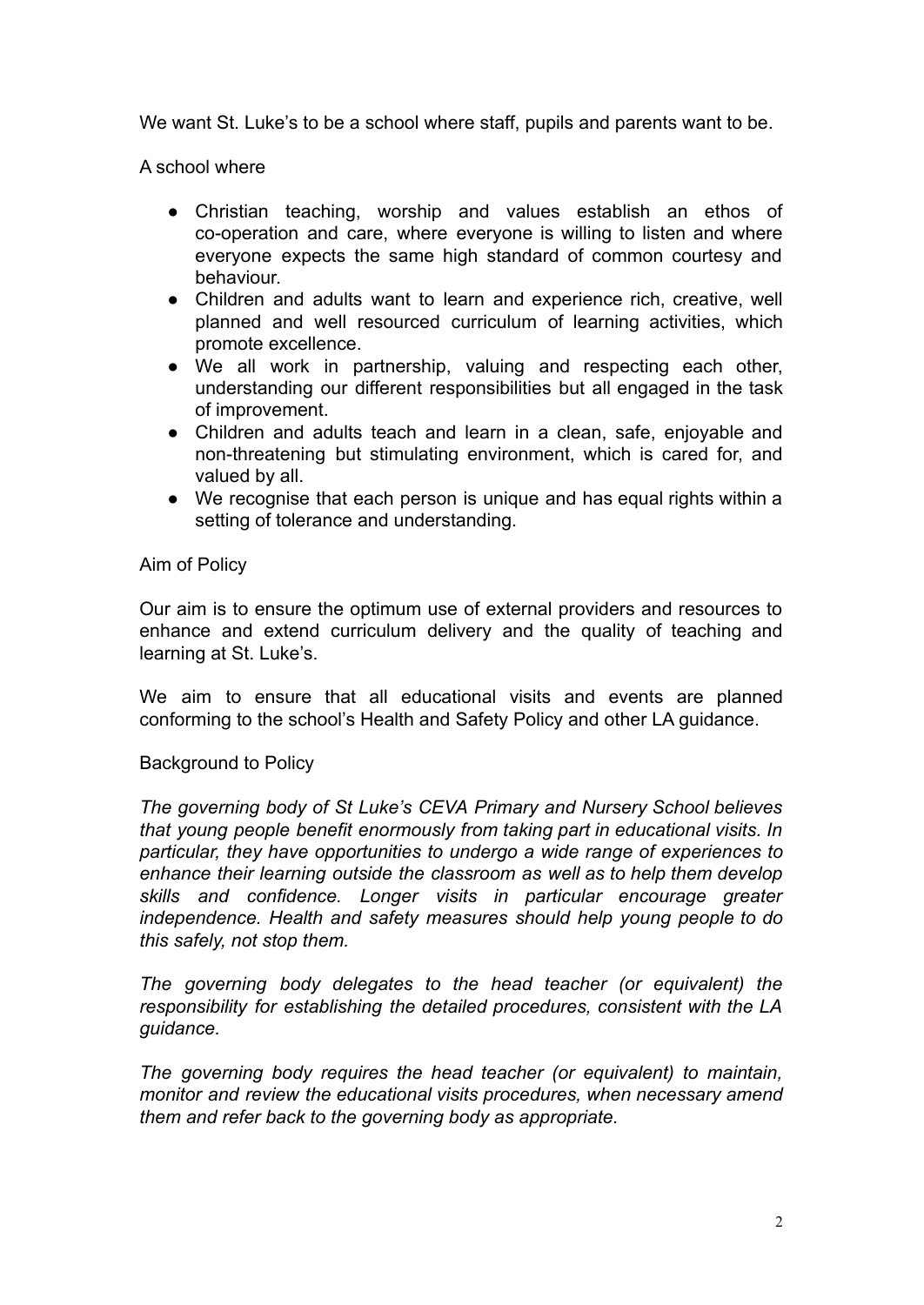*The governing body delegates the approval of educational visits as follows:*

*i. Extension of the classroom (e.g. a visit that can be accomplished without transport and within a morning and/or afternoon session) must be approved by EVC/SLT.*

*ii. A half or whole day visit that requires the use of transport must be approved by EVC/SLT.*

*iii. A half or whole day visit that requires one or more night's residential accommodation must be approved by the Headteacher.*

*iv. A day visit abroad must be approved by the Headteacher and Governors*

*v. A visit abroad requiring one or more nights residential must be approved by Headteacher/Governors*

*vi. An extra-curricular activity (e.g. a sports fixture at another school) must be approved by EVC/SLT*

*vii. Activities that are hazardous, within the UK or abroad (e.g. skiing, water sports, mountaineering, adventure programmes, etc.) must be approved by the Headteacher in line with borough guidance*

This policy complements the advice:

Health and safety: advice on legal duties and powers For local authorities, school leaders, school staff and governing bodies February 2014

https://oeapng.info/

London Borough of Newham Education Department Education Visits Guidance SP054 (September 2014).

**HSE** School trips and outdoor learning activities Tackling the health and safety myths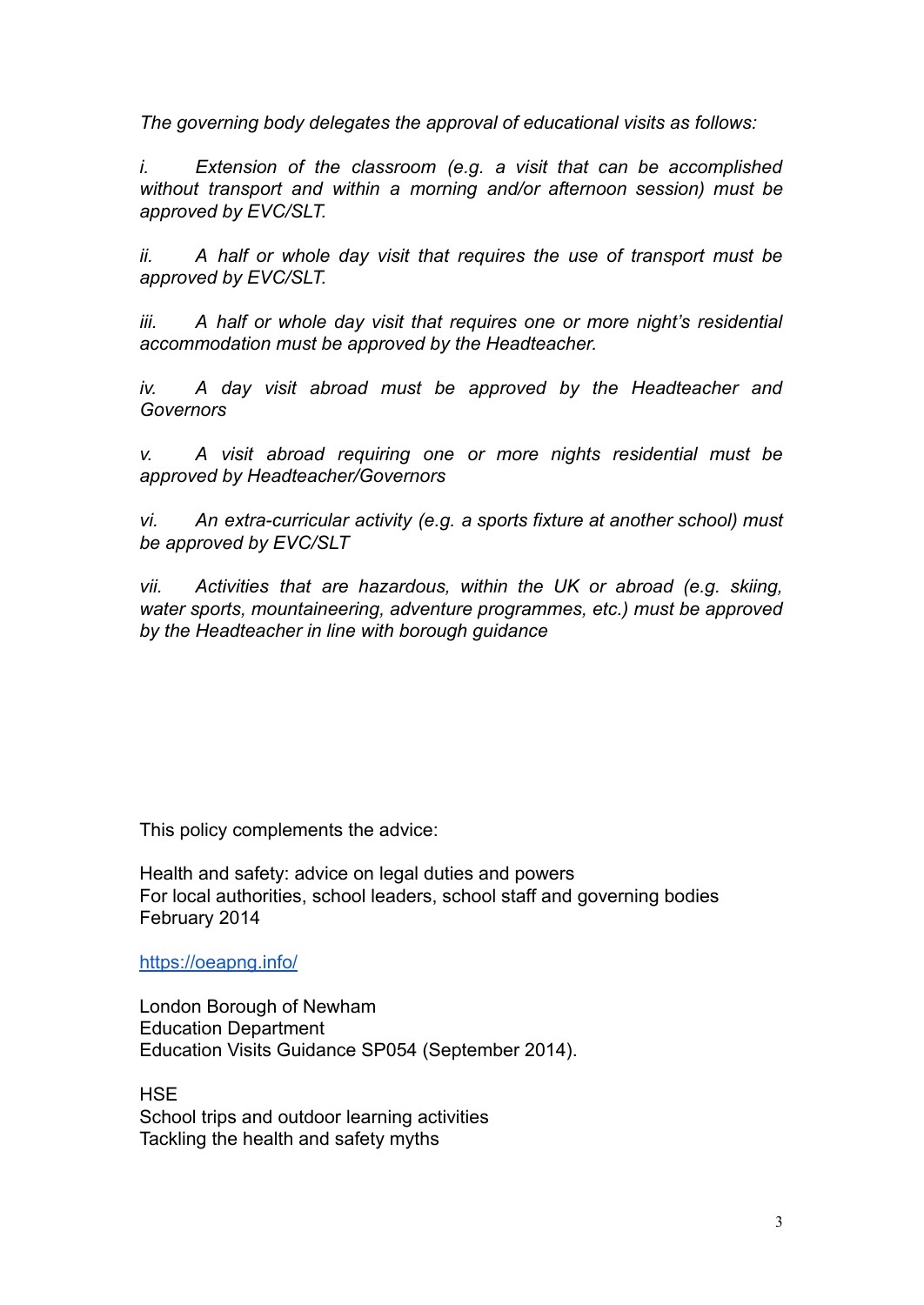# **Entitlement to School Visits**

All pupils should be given the opportunity to enhance their learning through out of school visits on a regular basis. In order to ensure that visits support and extend learning, most are planned well in advance. Formal visits to museums, theatres and places of interest should take place 2 or 3 times per year from Year 1 – Year 6 as part of the creative curriculum. There are also occasions when informal visits to local places of interest may take place. In ALL cases, the headteacher and EVC must authorize the activity **BEFORE** staff finalise arrangements.

### **Parental Consent**

The school has a policy of requesting parental consent for educational visits and urgent medical treatment at the start of the year.

N.B. There may be occasions when educational visits require additional or specific consent e.g. visits with a higher level of risk or overnight stays.

Parents/carers will be notified of all visits and have the right to withdraw their child from the visit unless it is part of the national curriculum.

#### **Insurance**

Newham Council arranges Public Liability insurance with an appropriate insurance provider and offer this to schools as part of a service level agreement. This means that the council is covered for any action(s) of negligence by its staff which result(s) in injury to a young person, or loss of, or damage to their property. In such circumstances of negligence by the council, the parents/carers of young people may claim compensation for the injury that has been suffered.

This insurance covers all activities in, and off site whilst in the care of school or council staff. This will be notified to parents when the sign parental consent forms at the start of the school year.

#### **Procedure for staff planning educational visits**

All educational visits needs to be discussed with the head teacher and EVC first - the office can then be notified of the visit using the educational visits approval form on the Educational Visits Team Drive (see appendix b) and will arrange all aspects of this from booking tickets to transport arrangements.

All letters to parents should originate from the school office so that office staff are aware of the date and timings of trips to inform parents.

The visit should use public transport where possible to conform to the Travel Plan booking tickets via the tfl schools website https://schoolparty.tfl.gov.uk/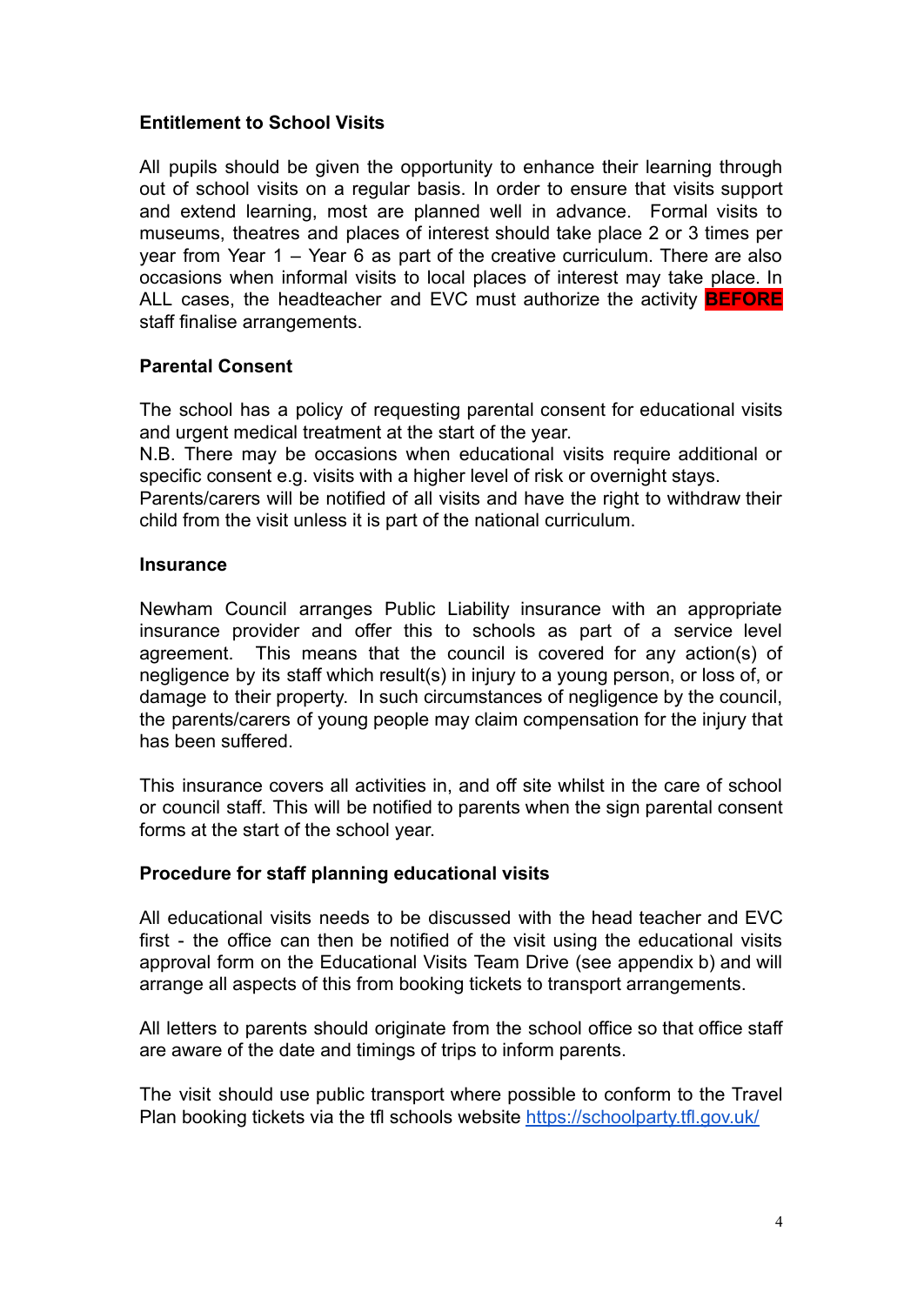Before a visit is authorised an educational visits approval form should be completed outlining the aims and purpose of the visit without this the visit will not be approved.

### **Educational visits on EVOLVE**

All visits are to be recorded on the EVOLVE System https://evolve.edufocus.co.uk/evco10/evchome\_public.asp?domain=npw All sections need to be completed and then the form submitted to the EVC and Headteacher, once this has been completed then approval will be given, incomplete forms or those with missing information will be returned so that missing information can be added.

### **Local area visits -**

Local area visits are defined as those within the immediate vicinity of school (**those that are in walking distance**) these still need to be recorded on EVOLVE. This is so at all the times the school is aware of those people who are on the premises and those who are not.

**ANY adventurous visits need to be recorded fully on evolve and are not local area visits.**

### **Charges for educational visits**

Voluntary donations are requested for visits incurring expenses.

Inability to pay **will not** bar a pupil from any activity but parents/carers must understand that these visits will not take place if insufficient voluntary contributions are not forthcoming. Families who find it hard to pay may be offered installments or a reduced rate sanctioned by the Head teacher.

All money should be collected online via the ParentPay system and physical money collected should be via previous agreement with the office staff and should be sent **DIRECT** to the school office and a record kept by office staff. No money is to be left in any classroom.

Pupils will not take money with them (unless there are special reasons), thereby avoiding visiting shops or kiosks.

#### **Risk Assessments**

The teacher organising the trip must carry out a risk assessment as to the likely difficulties and danger points. This will form part of the submission on EVOLVE under the **Event Specific Notes section if this is not completed the form will be returned.** If a risk assessment has been completed in a previous year the teacher responsible must re-check the information and plan accordingly. All template risk assessments are filed in the Educational Visits Google Team Drive (Educational Visits) and can be used in addition to the event specific notes section but must be uploaded to EVOLVE in the **Other Documents** section. The LA has provided a number of generic risk assessments that should be consulted before completing any additional forms these are available in the educational visits team drive. If there is significant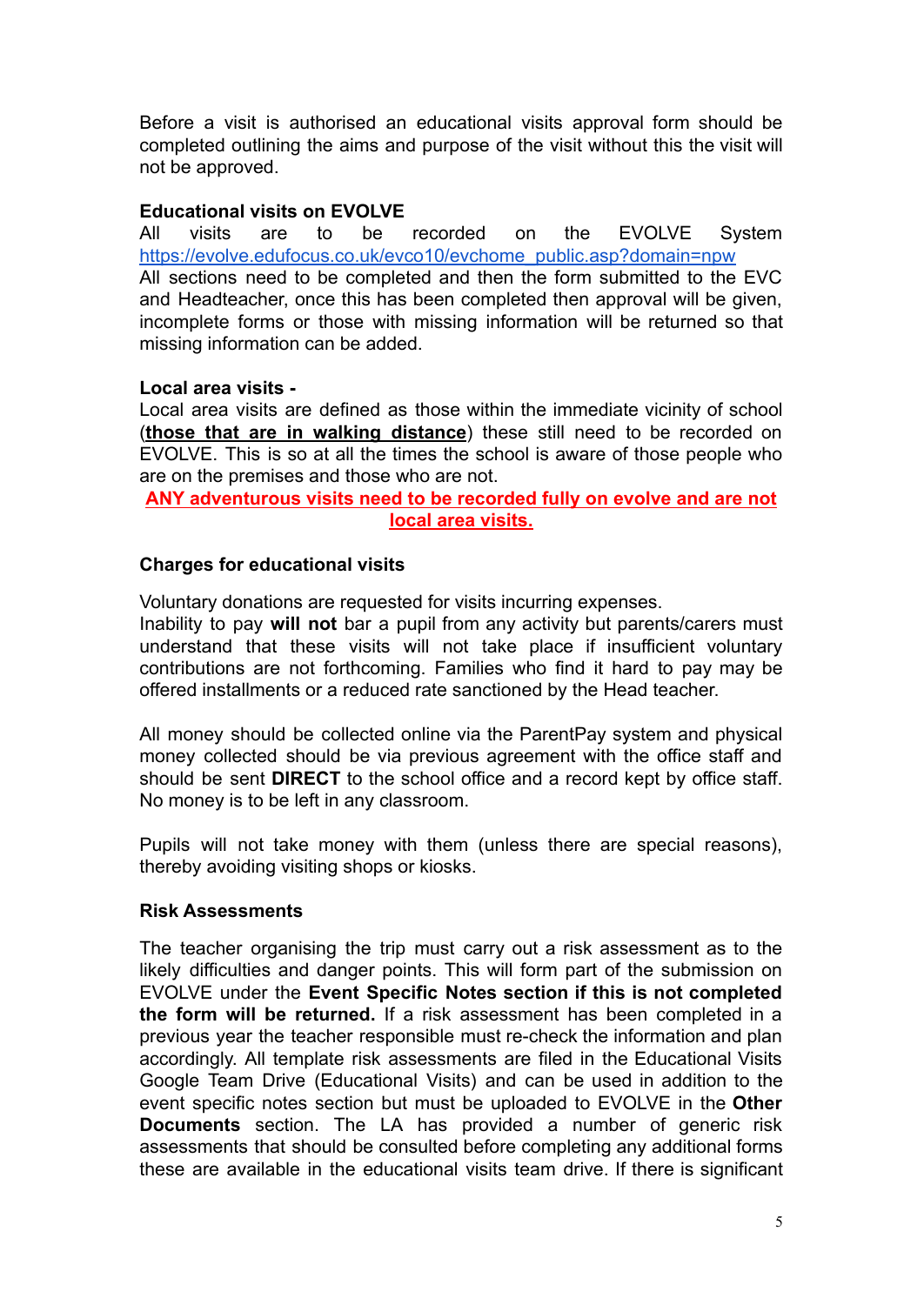risk then the trip is unlikely to be sanctioned without careful consideration. A **pre-visit will be required for all new venues** or at venues where there has been significant changes since the last visit took place, any queries about the necessity of this should be made to the EVC/head.

### **Significant Risk may include:**

Young children on public transport Changes of modes of transport Zoos or farms (animal related visits) Water sports or where pupils are close to water. Adventurous activities

### **Assessing venues and providers**

To reduce bureaucracy for both leaders and providers, where possible staff should take advantage of established national approval schemes, further guidance on this can be found from the OEAP website https://oeapng.info/ For providers who do not hold external accreditation a pre visit questionnaire should be undertaken to assist with gaining information to make an approval decision. We would not normally request copies of providers risk assessments but **you should** seek any information aimed at helping visit leaders to manage their visits.

## **Adult Ratio Guidance**

The ratio of adults to pupils on any given trip will be dependent upon the nature of the visit or trip, age of pupils and method of transport. As a general rule:

**Under 5s reception and nursery classes** should have a ratio which is agreed as part of the risk assessment process and suitable for the visit.

**Year 1 - 3** = 1:6

**Year 4 - 6** = 2:30 (ensuring one male and one female is present)

In cases of significant risk ratios should be no greater than 1:5

As part of the trip one adult (normally the visit leader) **should not** be designated a group of children and should be 'free' to respond to situations as they arise.

# **Health and Safety and first Aid**

**A fully trained paediatric first aider must accompany all visits including pupils from the EYFS**, it is desirable for one to accompany most trips but **is not essential** unless the risk assessment indicates the need for this taking into account:

- $\triangleright$  The nature of the activity
- $\triangleright$  The nature of the group
- $\triangleright$  The likely injuries associated with the activity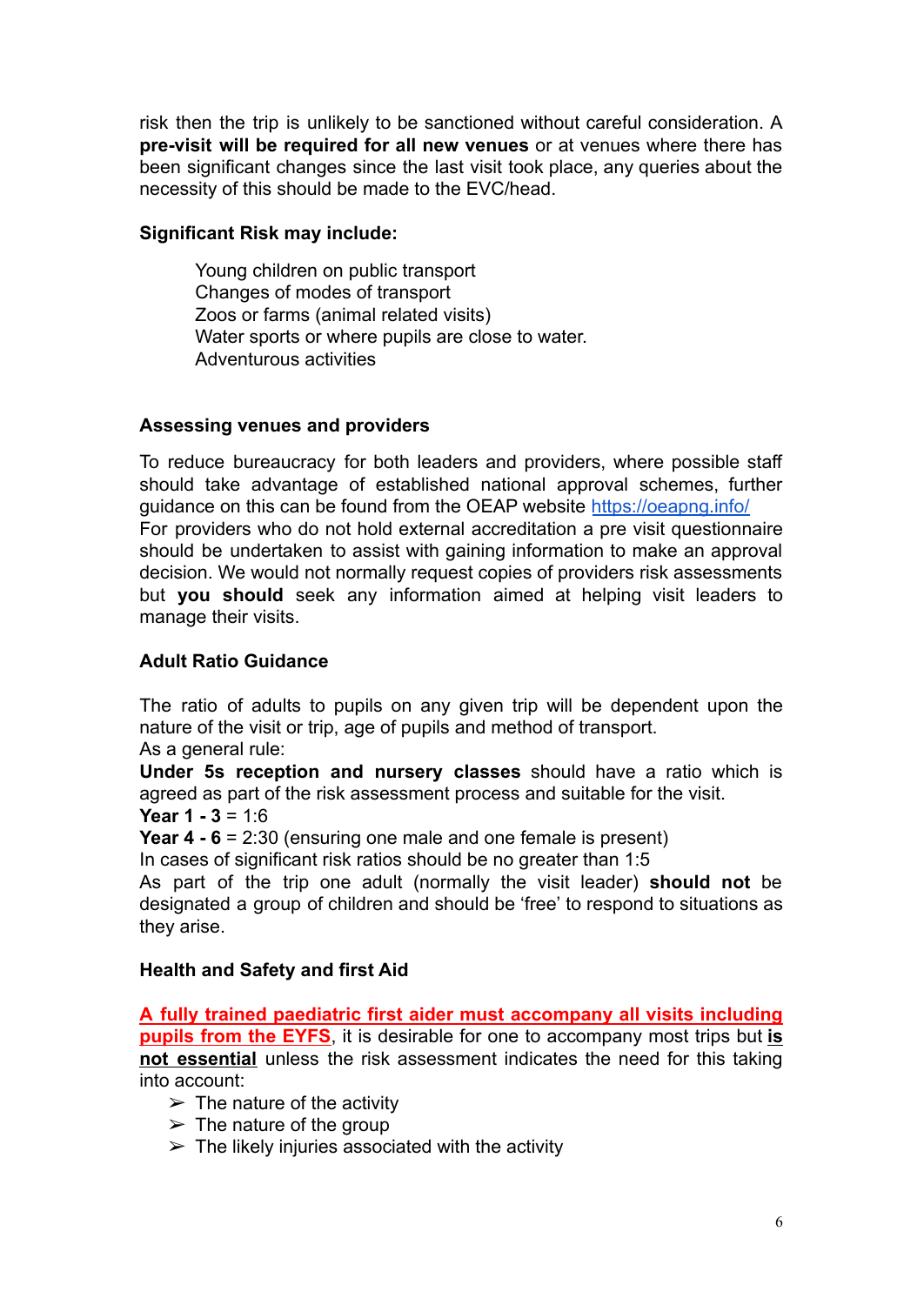$\geq$  The extent to which the group will be isolated from the support of the emergency services

## **The group leader should ensure that a first aid kit is taken on all visits**.

A mobile telephone should also be available.

Where a pupil has a known medical condition that would require medication during the visit this must also be taken with the group for example adrenaline auto injectors or asthma pumps.

Children coming into contact with animals must wash their hands prior to eating.

### **Visit Leader**

A leader of all visits must be identified. This would normally be the senior teacher involved. In the case of visits conducted by inexperienced or newly qualified teachers, the Head teacher will consider arranging for a senior member of staff to accompany the group.

On the day of the visit the visit leader must leave an itinerary, contact details and a list of group details in the school office.

All staff and volunteers need to be fully briefed prior to leaving the school. Adults must be fully informed of their role and responsibility. (e.g. crossing roads, moving onto escalators etc.) All adults must feel comfortable with their role and responsibilities before leaving school.

The visit leader should brief all adults on emergency procedures.

# **Codes of Conduct**

Pupils must be fully informed of expectations of behavior in line with the schools behavior policy. They must be fully supervised at all times. If it is felt that a pupil will not be able to abide by the code of conduct then the visit leader should discuss the possibility of exclusion from the visit with the Head teacher. Should a child display challenging behaviour that is assessed to be a risk to themselves or others then the SLT are to be contacted to decide how best to proceed.

#### **Information to Parents/Carers**

Full information about the details and purpose of the visit must be given to parents well in advance via a letter from the office. The kitchen needs to be informed of any trips at least 7 days in advance that will take pupils off site during the lunch hour to enable them to order the correct number of lunches for each child. See **appendix A**. for the packed lunch order form.

#### **Residential Visits**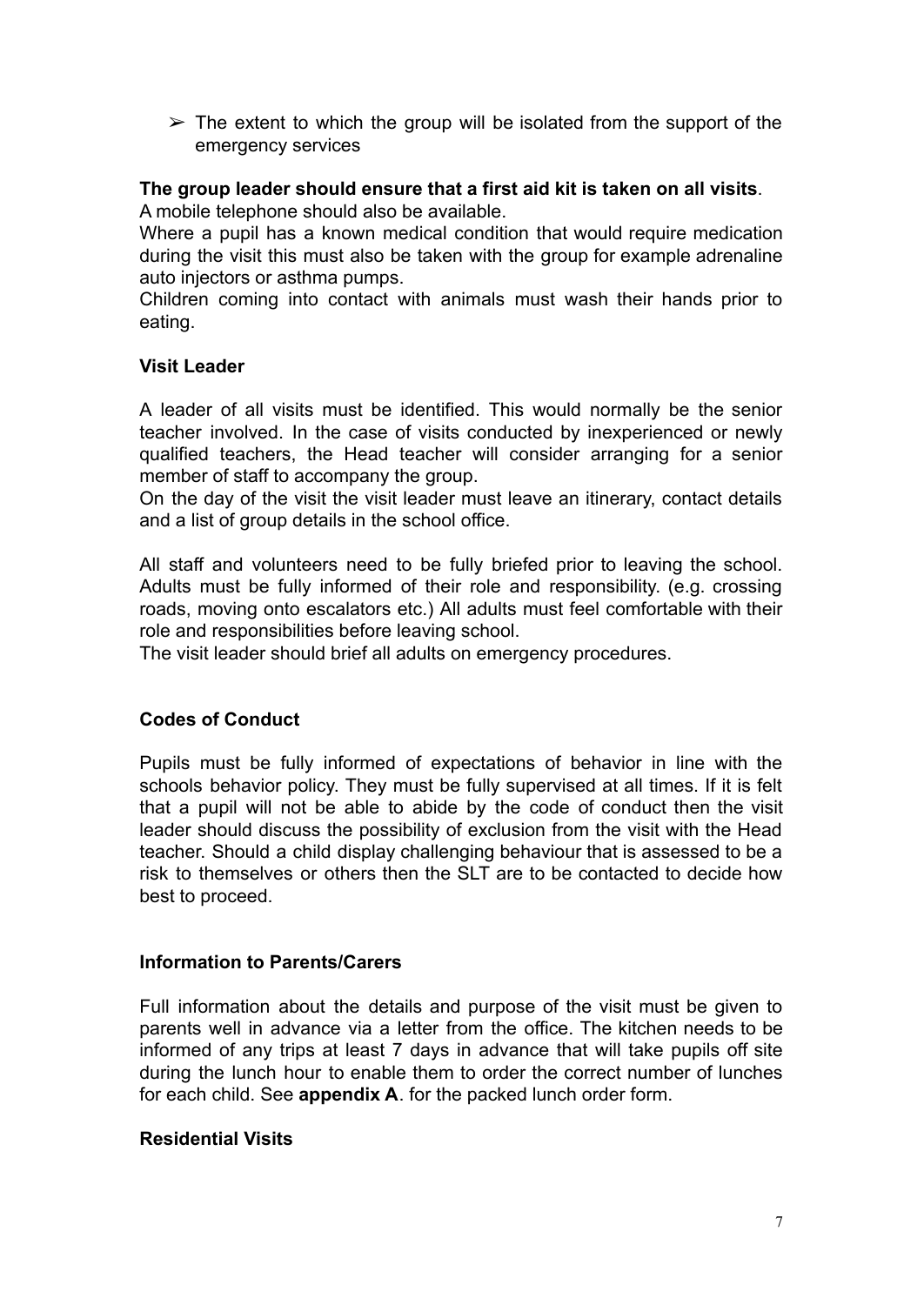A full agenda of activities must be available to Parents/Carers. The visit leader will ensure that parents and carers can seek further clarification and details of the curriculum coverage prior to the trip.

# **Use of Private Cars**

Travel will be by public transport wherever possible in keeping with the school's commitment to sustainable travel principles.

There may be times where teachers and others drive pupils in their own car, this should only ever be as a last resort and they must ensure that they have appropriate insurance cover for carrying pupils. The driver is responsible for making sure that passengers have seat belts and use them at all times. Vehicles without seat belts must not be used.

Staff who undertake to use their own car must ensure that their insurance policy includes 'the correct endorsement' and covers them to use their car for their employer's business and transport pupils in their vehicle. Permission must be sought from the Headteacher and the child's parents. There should also be an accompanying member of staff in line with safeguarding legislation.

### **During the Visit**

The Visit Leader must phone the school to notify that they have arrived safely at the venue, if this call has not been received at the expected time then the Office staff should call the staff to check on the status. The visit leader must call when the party is leaving the venue/activity with an estimated arrival time, if there are any issues on the journey that impact this should be relayed to the school office to notify parents.

Staff are expected to keep a count of children on the trip, head counts should be carried out at all transition points e.g. from platform onto train or from outside a venue to transit point or where needed.

#### **Emergencies**

If there is an emergency on the visit then the visit leader should contact the headteacher at school as soon as possible and safe to do so, if the headteacher is not available then the SLT or EVC should be contacted. They will then provide guidance and liaise with parents if needed. All of the contact details for pupils are stored on the SIMs system at school and when school is closed this information will be held by the nominated emergency contact (usually the Head).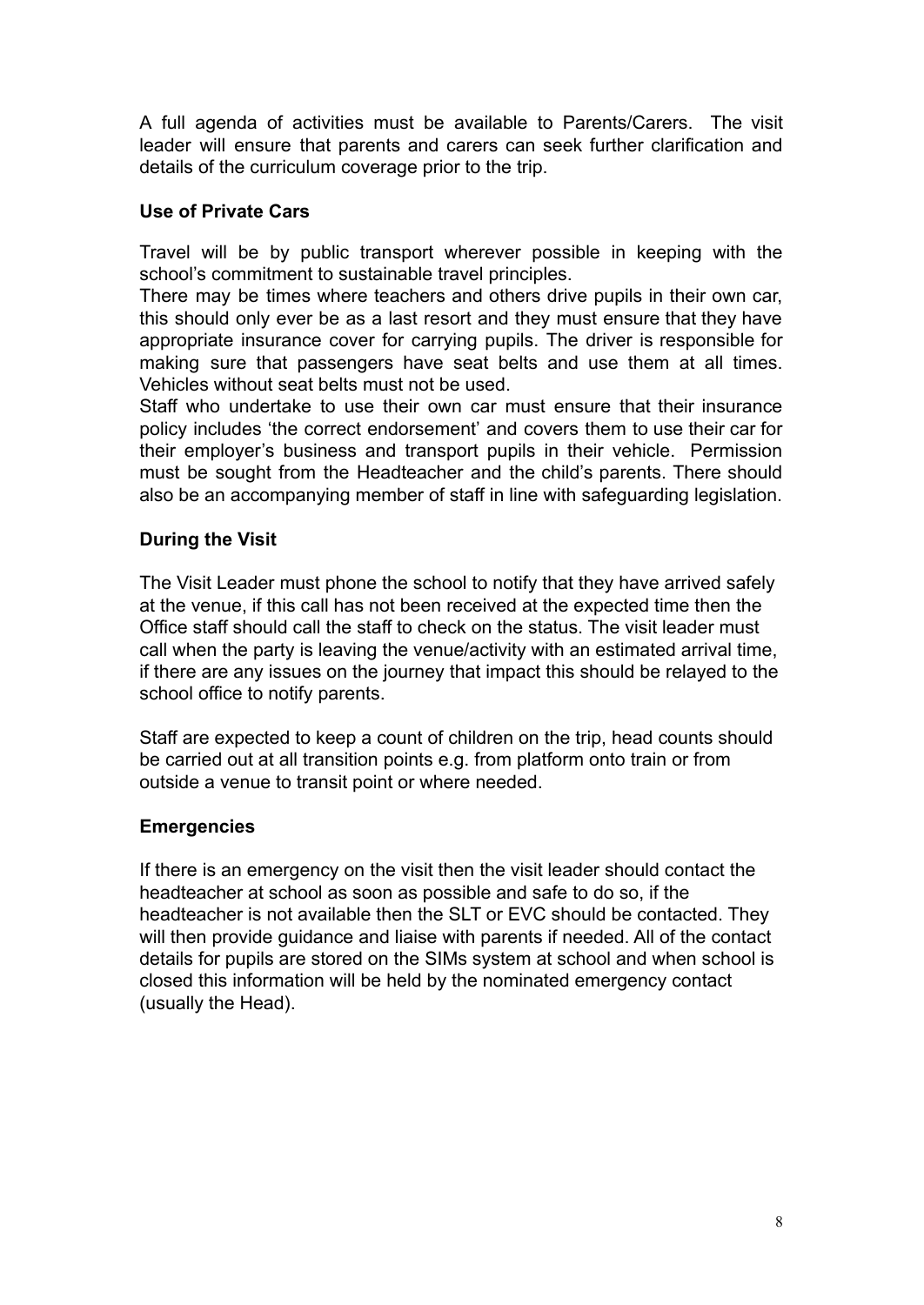# **Appendix A**

# **Packed lunch order form**

Today's date \_\_\_\_\_\_\_\_\_\_\_\_\_\_\_

Teacher \_\_\_\_\_\_\_\_\_\_\_\_\_\_\_\_\_\_ Class \_\_\_\_\_\_\_\_\_\_

Time lunches will be needed \_\_\_\_\_\_\_\_\_\_\_am/pm

Date packed lunches required \_\_\_\_\_\_\_\_\_\_\_\_\_\_\_\_\_\_\_\_\_\_\_\_

| Sandwich | Quantity |
|----------|----------|
| Ham      |          |
| Cheese   |          |
| Egg      |          |
| Tuna     |          |
|          |          |

**Total packed lunches \_\_\_\_\_\_\_\_\_\_\_\_\_\_\_\_\_\_**

**Please hand your order form to the Kitchen Staff at least 7 DAYS in advance. Remember to keep a copy for yourself.**

**This trip was discussed with \_\_\_\_\_\_\_\_\_\_\_\_\_\_\_\_\_\_ on the**

**\_\_\_\_\_\_\_\_\_\_\_\_\_\_\_\_\_\_\_\_\_\_**